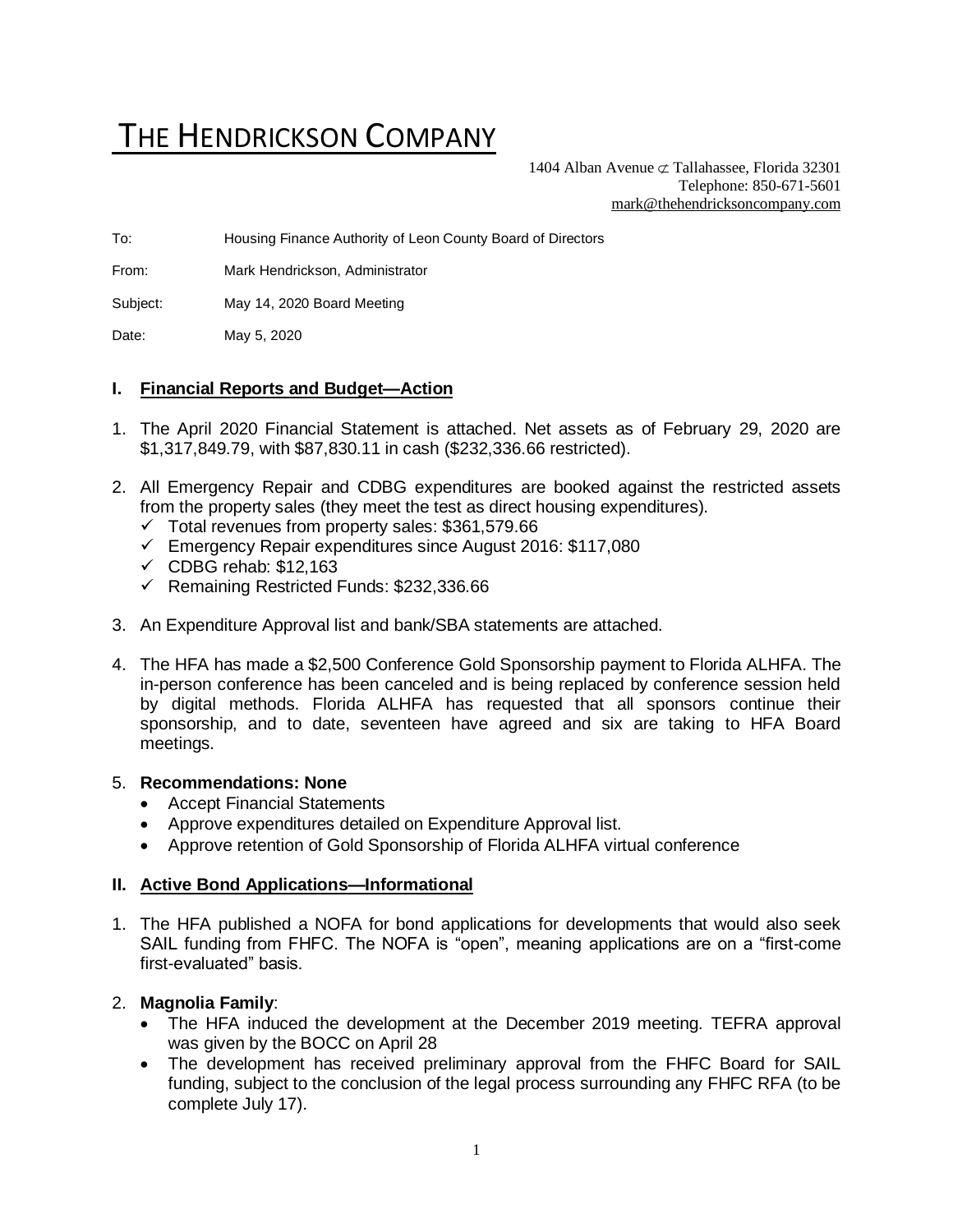3. **Magnolia Terrace**: The bond sale closed April 30. The HFA closing fee was \$34,900. The estimated annual fee is \$23,520 (semi-annual payments beginning October 1,2020.

### 4. **Recommendation**: None

| Name                                                          | <b>Magnolia Family</b>                  | <b>Magnolia Terrace</b>                           |  |  |  |
|---------------------------------------------------------------|-----------------------------------------|---------------------------------------------------|--|--|--|
| Owner Entity*                                                 | Country Club Magnolia Family, LP        | LIH Magnolia Terrace, LP                          |  |  |  |
| Developer/Location                                            | New Affordable Housing Partners, LLC    | Levy Affiliated Holdings                          |  |  |  |
|                                                               | Atlanta, Georgia                        | Santa Monica, CA 90401                            |  |  |  |
|                                                               | Tallahassee Housing Economic            |                                                   |  |  |  |
|                                                               | Corporation                             |                                                   |  |  |  |
|                                                               | Tallahassee, Florida                    |                                                   |  |  |  |
| Type                                                          | <b>New Construction</b>                 | Acquisition and Rehabilitation<br>Garden          |  |  |  |
| <b>Street Address</b>                                         | Canton Circle, 150' SW of the           | 509 East Magnolia Dr, Tallahassee, FL             |  |  |  |
|                                                               | intersection of Canton Circle & Country | 32301                                             |  |  |  |
|                                                               | Club Drive                              |                                                   |  |  |  |
| <b>County Commission District</b>                             | District 1, Bill Proctor                | District 1, Bill Proctor                          |  |  |  |
| Units                                                         | 130                                     | 108                                               |  |  |  |
| Bedrooms                                                      | 252                                     | 232                                               |  |  |  |
| # of Buildings                                                | 5 residential buildings                 | 17, 15 residential, 1 community room,             |  |  |  |
|                                                               |                                         | and 1 office/laundry                              |  |  |  |
| # of Stories                                                  | 3                                       | 2                                                 |  |  |  |
| <b>Bond Request</b>                                           | \$15,000,000                            | \$11,550,000 or \$106,944/unit                    |  |  |  |
|                                                               | \$115,385/unit                          |                                                   |  |  |  |
| SAIL & ELI Funding                                            | \$6,2111,577                            | $\overline{50}$                                   |  |  |  |
| <b>Housing Credit Investor</b>                                | <b>TBD</b>                              | \$5,782,582                                       |  |  |  |
|                                                               |                                         | \$0.8955 per \$1 HC                               |  |  |  |
|                                                               |                                         | \$53,542/unit                                     |  |  |  |
| <b>TEFRA Approval</b>                                         | 4-28-20                                 | $5 - 28 - 19$                                     |  |  |  |
| <b>Total Cost</b>                                             | \$24,623,515                            | \$21,234,860                                      |  |  |  |
| <b>Total Cost Per Unit</b>                                    | \$189,412                               | \$196,619                                         |  |  |  |
| <b>Land Cost</b>                                              | \$0-Ground Lease from Tallahassee       | \$648,000 or \$6,000//unit                        |  |  |  |
|                                                               | <b>Housing Authority</b>                |                                                   |  |  |  |
|                                                               | \$0//unit                               |                                                   |  |  |  |
| Acquisition of Building Cost<br><b>Hard Construction Cost</b> | <b>NA</b>                               | \$8,452,000 or \$78,259/unit                      |  |  |  |
|                                                               | \$16,314,670<br>\$125,497/unit          | \$5,948,172 or \$55,076/unit<br>Rehab contingency |  |  |  |
|                                                               |                                         | \$603,504 or \$5,588/unit                         |  |  |  |
| <b>General Contractor</b>                                     | <b>TBD</b>                              | Wilshire Pacific Builders, LLC                    |  |  |  |
| <b>Credit Enhancement</b>                                     | <b>TBD</b>                              | Fannie Mae/CBRE                                   |  |  |  |
| Set-Aside Period                                              | 50 years                                | 30 years                                          |  |  |  |
| Set-Aside Levels                                              | 10.0% (13 units) <33% AMI for 15 years, | 100% of the 108 units <60% AMI                    |  |  |  |
|                                                               | then 60% AMI                            |                                                   |  |  |  |
|                                                               | 90.0% (117 units) <60% AMI              |                                                   |  |  |  |

## **III. Emergency Repair Program—Informational**

1. The HFA authorized an emergency repair program, for minor repairs that need immediate attention—and are not covered by the County's SHIP Program. A total of \$50,000 has been committed for FY 19-20. Individual repairs are limited to \$1,650 per home (\$7,500 for senior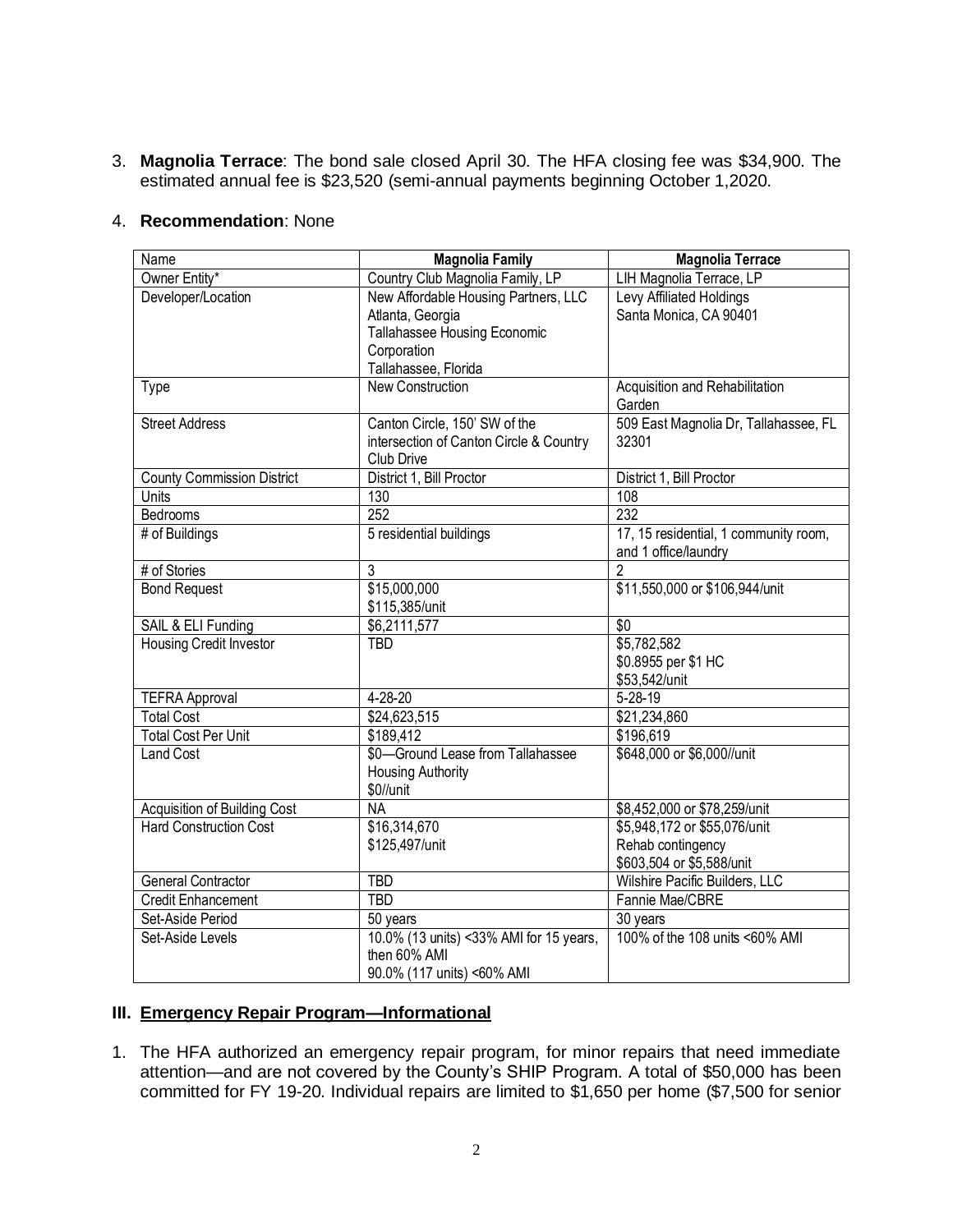or persons with special needs that reside in mobile homes).

- 2. Ms. Milon requested more detail on the portion of the program which allows up to \$7,500 per home. In June 2018, Mr. Lamy requested that the program guidelines be amended to permit up to \$7,500 for repairs to mobile homes, but only if they were occupied by seniors or persons with special needs. The \$1,650 limit applies to all stick-built homes, regardless of the age or condition of the resident. Therefore, the change benefited the elderly, as it increased funding available to those living in mobile homes. The reason for the change was that while SHIP funds are generally used for repairs above the \$1,650 limit, the SHIP statute limits SHIP expenditures on mobile homes to only 20% of the total. The County found that many elderly persons lived in mobile homes needing repair, but they could not serve them with the SHIP Program. The HFA Board approved the requested change at the June 2018 meeting.
- 3. Of the FY 19-20 allocation, \$35,286 has been encumbered with \$12,261 of that spent.
- 4. **Recommendation**: None.

# **IV. Real Estate—Informational**

- 1. The Real Estate Division is responsible for selling surplus properties designated for affordable housing, with proceeds of the sale coming to the HFA.
- 2. Sales of seven properties by the Real Estate Division generated total revenues to the HFA of \$107,102. As of April 30, 2020, sales of 39 properties by Ketcham Realty have generated \$254,477.66 to the HFA. The new total is now \$361,579.66.

| PROPERTIES SOLD BY COUNTY |                    |                                  |                    |                     |            |            |                |  |
|---------------------------|--------------------|----------------------------------|--------------------|---------------------|------------|------------|----------------|--|
| Property                  | <b>Sales Price</b> |                                  |                    | <b>County Costs</b> | <b>HFA</b> |            | <b>Deposit</b> |  |
| Calloway Street           | \$                 | 5,900.00                         | \$                 | 700.00              | \$         | 5,200.00   | 3/29/2017      |  |
| 278 Oakview Drivie        | \$                 | 27,300.00                        | \$                 | 775.00              | \$         | 26,525.00  | 1/5/2017       |  |
| 114 Osceola Street        | \$                 | 34,100.00                        | \$                 | 1,523.00            | \$         | 32,577.00  | 8/29/2016      |  |
| 723 Frankie Lane Drive    | \$                 | 12,000.00                        | \$                 | 700.00              | \$         | 11,300.00  | 12/1/2016      |  |
| 2109 Holton Street        | \$                 | 6,500.00                         | \$                 | 1,700.00            | \$         | 4,800.00   | 2/15/2017      |  |
| 6009 Sam's Lane           | \$                 | 3,000.00                         | \$                 | 600.00              | \$         | 2,400.00   | 5/15/2018      |  |
| 7234 Dykes Road           | \$                 | 25,000.00                        | \$                 | 700.00              | \$         | 24,300.00  | 1/11/2019      |  |
| <b>TOTAL COUNTY SALES</b> | \$                 | 113,800.00                       | \$                 | 6,698.00            | \$         | 107,102.00 |                |  |
|                           |                    | <b>PROPERTIES SOLD BY BROKER</b> |                    |                     |            |            |                |  |
| Property                  | <b>Sales Price</b> |                                  | <b>Ketcham Fee</b> |                     |            | <b>HFA</b> | <b>Deposit</b> |  |
| 1506 Crown Ridge Road     | \$                 | 8,100.00                         | \$                 | 1,500.00            | \$         | 6,600.00   | 5/10/2019      |  |
| 2997 Lilly Road           | \$                 | 8,100.00                         | \$                 | 1,500.00            | \$         | 6,600.00   | 5/10/2019      |  |
| 4060 Morgan Road          | \$                 | 7,000.00                         | \$                 | 1,500.00            | \$         | 5,500.00   | 5/10/2019      |  |
| 4037 Bishop Road          | \$                 | 8,000.00                         | \$                 | 1,500.00            | \$         | 6,500.00   | 5/10/2019      |  |
| 4033 Bishop Road          | \$                 | 8,000.00                         | \$                 | 1,500.00            | \$         | 6,500.00   | 5/10/2019      |  |
| 4043 Buster Road          | \$                 | 8,000.00                         | \$                 | 1,500.00            | \$         | 6,500.00   | 5/10/2019      |  |
| 2572 Tiny Leaf Road       | \$                 | 4,000.00                         | \$                 | 1,000.00            | \$         | 3,000.00   | 5/17/2019      |  |
| 1209 Southern Street      | \$                 | 3,000.00                         | \$                 |                     | \$         | 3,000.00   | 5/17/2019      |  |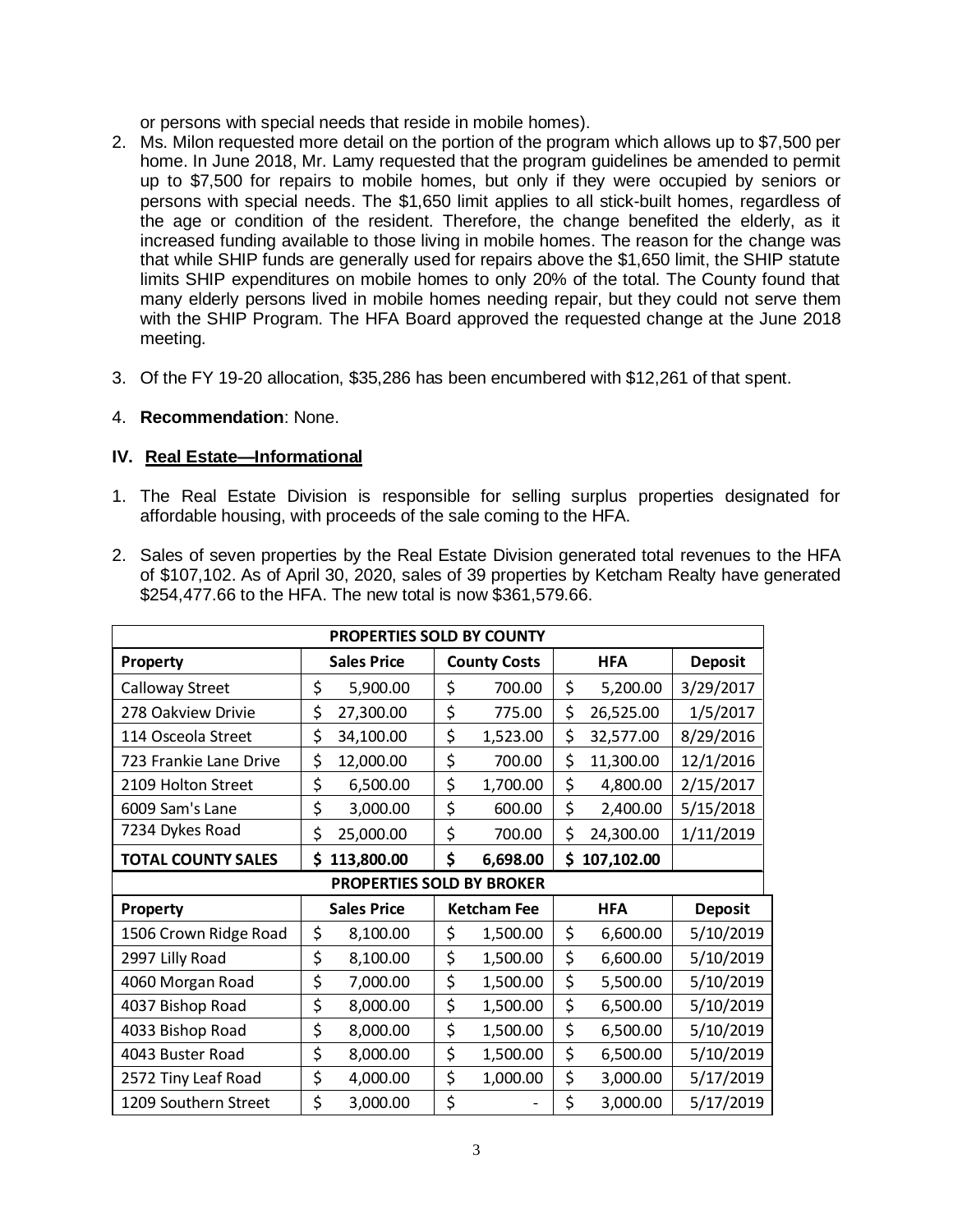| 4065 Morgan Road           | \$                                  | 7,000.00  | \$                              | 122.50    | \$           | 6,877.50  | 6/5/2019   |
|----------------------------|-------------------------------------|-----------|---------------------------------|-----------|--------------|-----------|------------|
| Monday Road                | \$<br>15,000.00                     |           | \$                              | 178.50    | \$           | 14,821.50 | 6/5/2019   |
| 12513 Forest Acres Trail   | \$                                  | 9,500.00  | \$                              |           | \$           | 9,500.00  | 6/5/2019   |
| 2993 Lilly Road            | \$                                  | 8,100.00  | \$                              | 1,500.00  | \$           | 6,600.00  | 6/13/2019  |
| 714 Stafford Street        | \$                                  | 15,000.00 | \$                              | 55.00     | \$           | 14,945.00 | 6/28/2019  |
| 2123 Flipper Street        | \$                                  | 4,000.00  | $\overline{\boldsymbol{\zeta}}$ | 1,500.00  | \$           | 2,500.00  | 7/26/2019  |
| Lilly Road                 | \$                                  | 7,000.00  | \$                              | 122.50    | \$           | 6,877.50  | 7/26/2019  |
| <b>Craft Street</b>        | $\overline{\boldsymbol{\varsigma}}$ | 6,000.00  | \$                              | 115.50    | \$           | 5,884.50  | 7/26/2019  |
| 3529 Sunburst Loop         | \$                                  | 4,000.00  | \$                              | 102.00    | \$           | 3,898.00  | 7/26/2019  |
| Moore Woods Rd             | \$                                  | 7,000.00  | \$                              | 122.00    | \$           | 6,878.00  | 7/26/2019  |
| 7344 Poplar Point Drive    | \$                                  | 9,000.00  | \$                              | 1,816.56  | \$           | 7,183.44  | 8/13/2019  |
| 1017 Dover Street          | \$                                  | 6,750.00  | \$                              | 905.00    | \$           | 5,845.00  | 8/28/2019  |
| Abraham Street             | \$                                  | 6,750.00  | \$                              | 905.00    | \$           | 5,845.00  | 8/28/2019  |
| 1118 Clay Street           | \$                                  | 6,750.00  | \$                              | 905.00    | \$           | 5,845.00  | 8/28/2019  |
| Calloway Street            | \$                                  | 6,750.00  | \$                              | 905.00    | \$           | 5,845.00  | 8/28/2019  |
| Delaware Street            | \$                                  | 6,000.00  | \$                              | 1,500.00  | \$           | 4,500.00  | 8/28/2019  |
| 2277 Saxon Street          | \$                                  | 2,500.00  | \$                              | 1,000.00  | \$           | 1,500.00  | 10/10/2019 |
| 10715 Tebo Trail           | \$                                  | 20,000.00 | \$                              | 1,154.30  | \$           | 18,845.70 | 11/21/2019 |
| 4046 Morgan Road           | \$                                  | 7,000.00  | \$                              | 567.50    | \$           | 6,432.50  | 11/25/2019 |
| 5017 Dust Bowl Lane        | \$                                  | 3,543.00  | \$                              | 1,543.00  | \$           | 2,000.00  | 12/28/2019 |
| 413 Great Lakes Street     | \$                                  | 3,600.00  | \$                              | 1,500.00  | \$           | 2,100.00  | 1/29/2020  |
| T and T Road               | \$                                  | 4,500.00  | \$                              | 1,500.00  | \$           | 3,000.00  | 2/20/2020  |
| Old Woodville              | \$                                  | 4,500.00  | \$                              | 1,500.00  | \$           | 3,000.00  | 2/20/2020  |
| Clay Street                | \$                                  | 6,300.00  | \$                              | 55.00     | \$           | 6,245.00  | 2/20/2020  |
| 2113 Wakulla Street        | \$                                  | 4,000.00  | \$                              | 55.00     | \$           | 3,945.00  | 2/20/2020  |
| 3641 W W Kelley            | \$                                  | 8,000.00  | \$                              | 1,527.98  | \$           | 6,472.02  | 2/20/2020  |
| 1905 Rhodes Cemetery Rd.   | \$                                  | 25,000.00 | \$                              | 8,858.00  | \$           | 16,142.00 | 3/5/2020   |
| 4006 Morgan Road           | \$                                  | 4,802.10  | \$                              | 1,552.10  | \$           | 3,250.00  | 3/18/2020  |
| 4025 Morgan Road           | \$                                  | 8,074.50  | \$                              | 74.50     | \$           | 8,000.00  | 4/27/2020  |
| 4029 Morgan Road           | \$                                  | 8,074.50  | \$                              | 74.50     | \$           | 8,000.00  | 4/27/2020  |
| 4036 Buster Road           | \$                                  | 7,571.00  | \$                              | 71.00     | \$           | 7,500.00  | 4/27/2020  |
| <b>TOTAL KETCHAM SALES</b> | \$<br>296,265.10                    |           | \$                              | 41,787.44 | \$254,477.66 |           |            |

# 3. **Recommendation**: None.

# **V. Legal Update—Informational**

- 1. HFA Counsel will report on their activities.
- 2. **Recommendation**: None.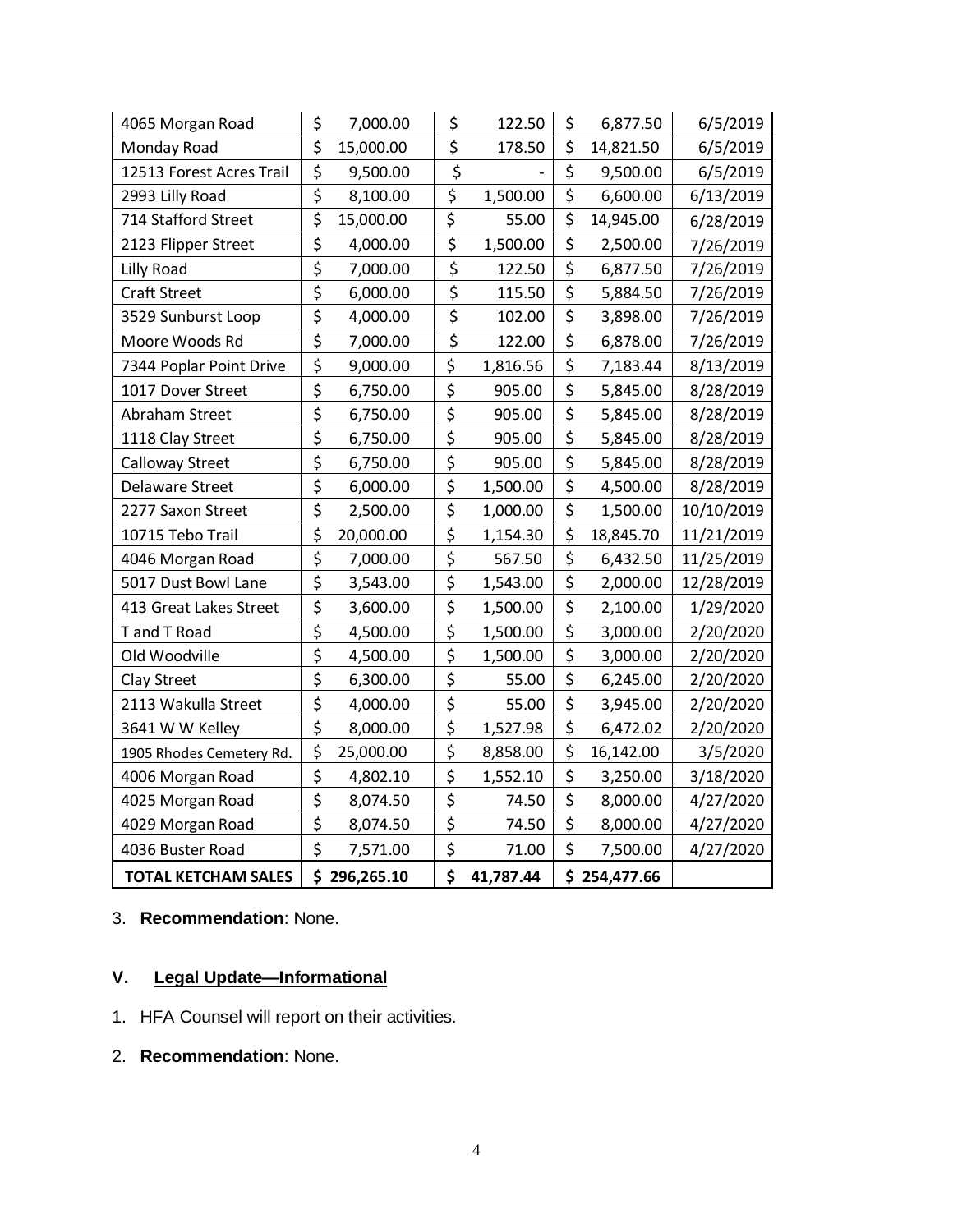# **VI. Occupancy Reports (Quarterly)—Informational**

1. Lakes at San Marcos is 97% occupied, up 2% in last quarter. Magnolia Terrace is 95.4% occupied, down from 100% in previous quarter. Kenwood Trace is 98%, down from 100% in previous quarter.

## 2. **Recommendation**: None.

# **VII. To-Do List—Informational**

| <b>To-Do Item</b>                          | <b>HFA</b> | <b>Admin</b> | <b>CAO</b> | <b>SL</b> | <b>NBN</b> | <b>Status</b> | <b>Completed</b> |
|--------------------------------------------|------------|--------------|------------|-----------|------------|---------------|------------------|
| February 2020                              |            |              |            |           |            |               |                  |
| The Board directed the Administrator to    |            | х            |            |           |            | In May memo   | Completed        |
| include Kenwood Place in occupancy         |            |              |            |           |            |               |                  |
| reports                                    |            |              |            |           |            |               |                  |
| <b>April 2020</b>                          |            |              |            |           |            |               |                  |
| Ms. Milon<br>asked for more<br>detailed    |            | X            |            |           |            | In May memo   | Completed        |
| information on the part of the program     |            |              |            |           |            |               |                  |
| which permitted \$7,500 of repairs. Mr.    |            |              |            |           |            |               |                  |
| Hendrickson and Mr. Wyman stated that      |            |              |            |           |            |               |                  |
| they would research this item and bring it |            |              |            |           |            |               |                  |
| to the May HFA meeting.                    |            |              |            |           |            |               |                  |

# **VIII. State Legislative Update—Informational**

- 1. The Senate and House agreed to full funding for housing—the first time in 13 years. The full funding number is \$370 million. The importance of this cannot be understated.
- 2. With full funding, approximately \$3.2 million of SHIP will come to Tallahassee-Leon County, with the County receiving \$1.1 million and the City of Tallahassee \$2.1 million. Additionally, FHFC released \$8.6 million of SHIP that had been held back for disasters, with Leon County receiving \$36,092 and the City of Tallahassee \$69,472.
- 3. The Sadowski Education Effort (SEE) was essential to this success. We were not the only ones in the fight, but we were the ones getting the editorials written and in constant communication with legislators focused on this issue. Florida ALHFA's incredible relationship with FHFC/Trey Price was also massively helpful this year. There was truly a coordinated effort.
- 4. The Sadowski Education Effort continues to work on the issue to eliminate the possibility that housing funding is pulled back before July 1 due to COVID-19's impact on revenues. We have adopted a strategy of Housing = Healthcare, and are educating legislators that housing funding is being spent in direct response to the problems caused by COVID.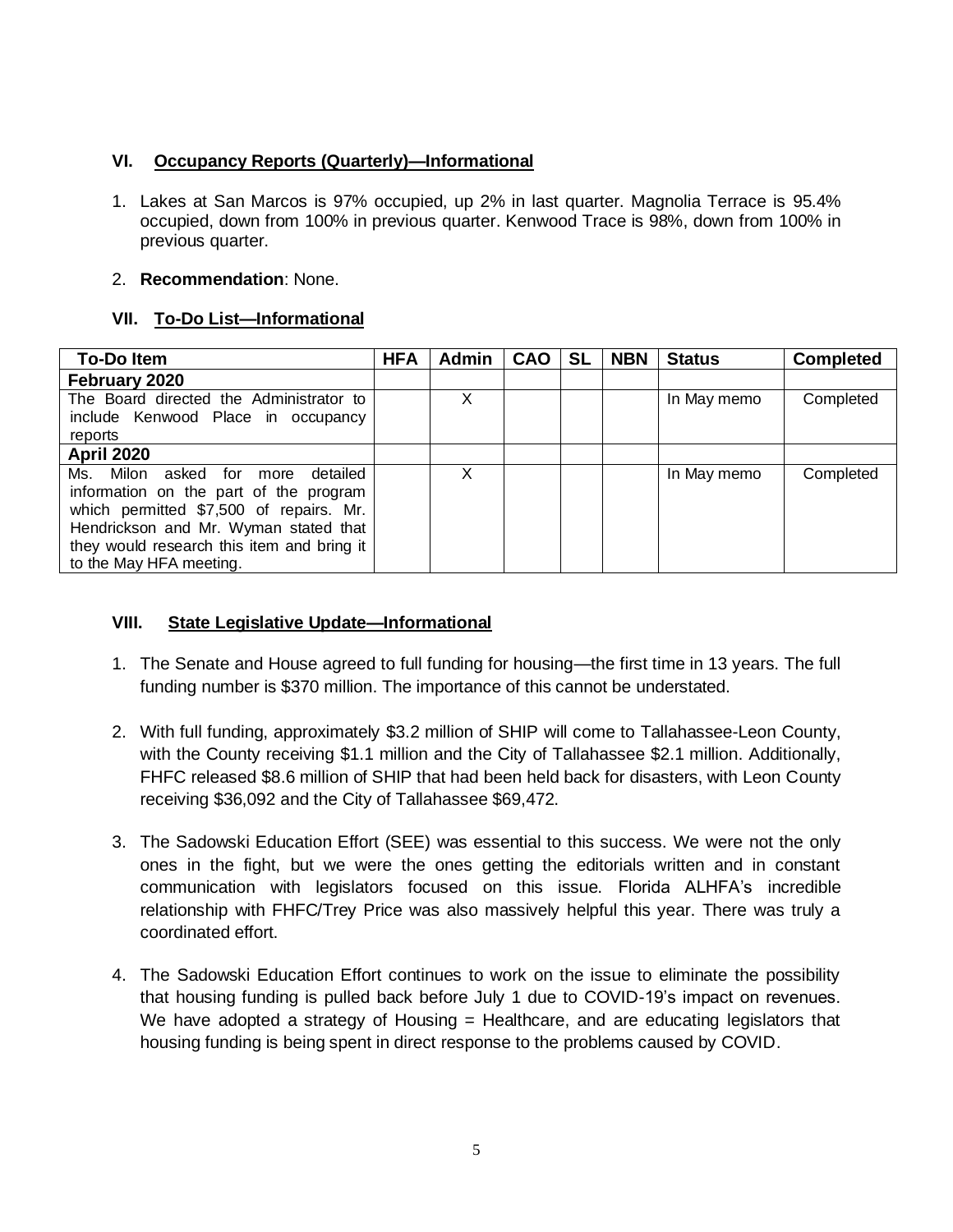- 5. Specifically, because of the Emergency Declaration, FHFC can waive statute and rules governing the SHIP Program, allowing local governments to implement disaster strategies that often include direct rental or mortgage payment assistance.
- 6. Every legislator was sent a district specific thank-you and a separate message about how housing funding is responding directly to COVID generated problems.
- 7. Op-ed pieces have been published in four newspapers on this topic.
- 8. **Recommendations**: None.

|                               | <b>GOVERNOR</b> | <b>SENATE</b> | <b>HOUSE</b>  | <b>FINAL BUDGET</b> | <b>FINAL BUDGET</b> |
|-------------------------------|-----------------|---------------|---------------|---------------------|---------------------|
|                               |                 |               |               | FY 20-21            | FY 19-20            |
| <b>FHFC: SAIL &amp; other</b> | \$119,800,000   | \$119,800,000 | \$48,800,000  | \$115,000,000       | \$39,040,000        |
| <b>FHFC</b>                   |                 |               |               |                     |                     |
| <b>Line 2281</b>              |                 |               |               |                     |                     |
| <b>SHIP</b>                   | \$267,200,000   | \$267,200,000 | \$73,200,000  | \$225,000,000       | \$46,560,000        |
| <b>Line 2282</b>              |                 |               |               |                     |                     |
| <b>Hurricane Housing</b>      | \$0             | \$0           | \$25,000,000  | \$30,000,000        | \$65,000,000        |
| <b>Recovery Program</b>       |                 |               |               |                     |                     |
| (SHIP-like program for        |                 |               |               |                     |                     |
| <b>Hurricane Michael</b>      |                 |               |               |                     |                     |
| disaster counties only)       |                 |               |               |                     |                     |
| 2282A                         |                 |               |               |                     |                     |
| <b>Rental Recovery Loan</b>   | \$0             | \$0           | \$0           | \$0                 | \$50,000,000        |
| <b>Program (SAIL-like</b>     |                 |               |               |                     |                     |
| program (for Hurricane        |                 |               |               |                     |                     |
| <b>Michael disaster</b>       |                 |               |               |                     |                     |
| counties only)                |                 |               |               |                     |                     |
| Line                          |                 |               |               |                     |                     |
| <b>TOTAL HOUSING</b>          | \$387,000,000   | \$387,000,000 | \$147,000,000 | \$370,000,000       | \$200,600,000       |
| <b>SHTF SWEEP</b>             | \$0             | \$0           | \$65,000,000  | \$0                 | \$10,000,000        |
| <b>LGHTF SWEEP</b>            | \$0             | \$0           | \$135,000,000 | \$0                 | \$115,000,000       |
| <b>TOTAL SWEEP</b>            | \$0             | \$0           | \$200,000,000 | \$0                 | \$125,000,000       |
| <b>Unallocated SHTF</b>       | \$0             |               |               | \$4,800,000         | 300,000<br>\$       |
| <b>Unallocated LGHTF</b>      | \$0             |               |               | \$12,200,000        | \$7,060,000         |

Appropriation of Housing Trust Fund Monies: \$387.0 Million Revenue Estimate from January 2020 REC Conference & Estimated TF Balances

## **Proviso/Back of the Bill for FHFC**

• \$20 million of HHRP for Hurricane Michael recovery distributed based on damage assessment/SHIP style program

<sup>•</sup> Additional \$250,000 from GR to FHFC for Purpose Built Community through SAIL